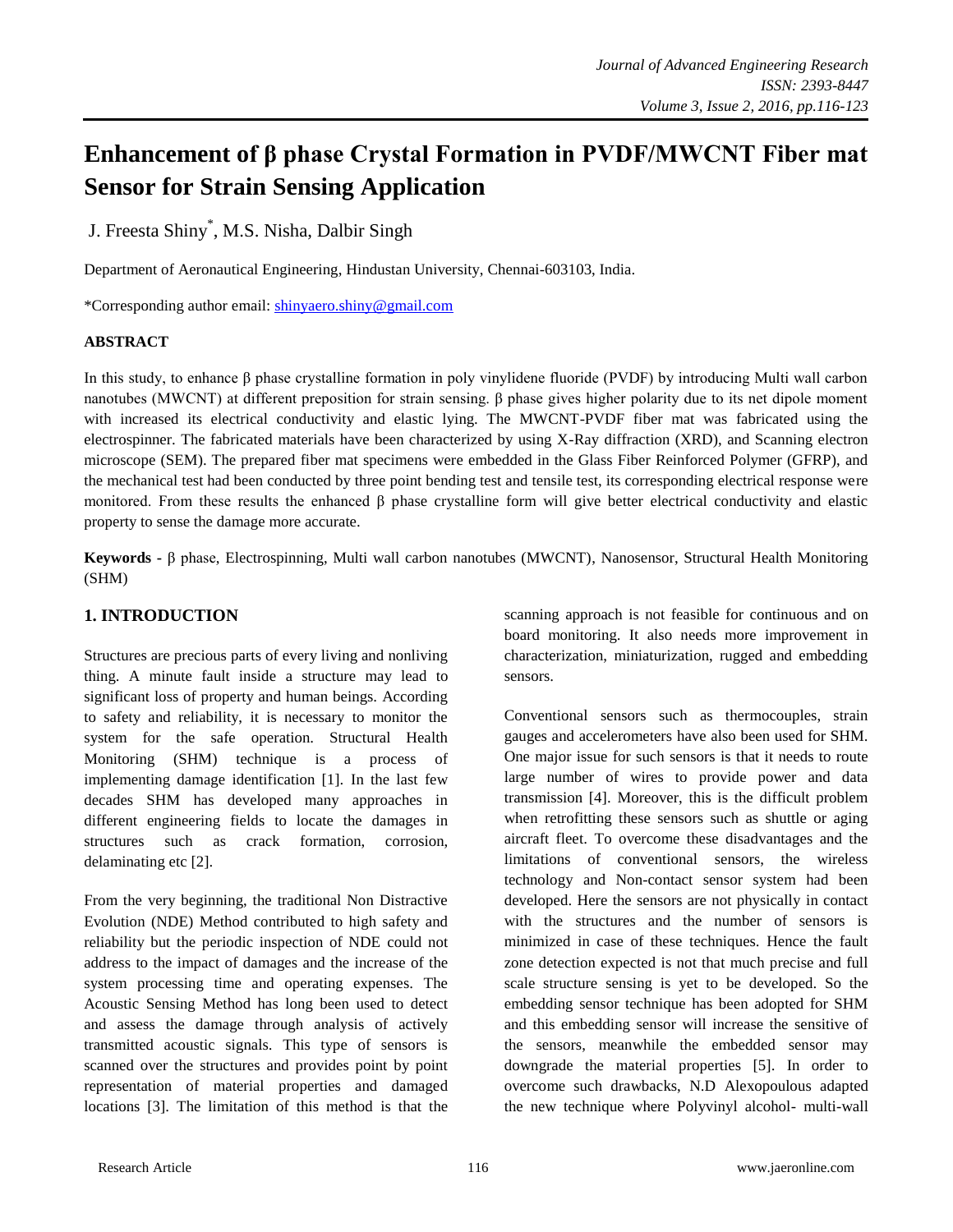carbon nanotube (PVA-MWCNT) fiber is embedded in the nonconductive glass fiber material in order to determine the strain through measurement of electrical resistance of the embedded structure and later he sought the electrical response of untreated and pre-stretched PVA- MWCNT fiber [6, 7].

Nanofibers from polymers with piezoelectric effect will make the resultant Nanofibrous devices piezoelectric [8, 9]. According to flexibility and excellent piezoelectric, pyroelectric properties, PVDF (Poly vinylidene fluoride) is one of the interesting materials to make sensors and electronic devices [10]. It exhibits good stability and does not depolarize when subjected to very high alternating electric fields [11]. To produce high electromechanical coupling and large force generating capabilities the piezo electric properties of PVDF has been enhanced.

The electrical properties of PVDF can highly influences the crystalline structure. PVDF can have five possible crystalline phases like α, β, γ, δ, and ε. Among these β phase of PVDF has more attractive type than others. It has trans planar zig-zag arrangements and all its fluorine atoms are located in the same side [12]. Due to its high polarity, β phase has strong piezo electricity than other phases. When enhancing this β phase crystal formation in PVDF structure, the electrical conductivity of the material and elastic lying get increased and it will decrease the Young's modulus of the material [13] which will provide the necessary properties of PVDF for various applications. The addition of MWCNT with PVDF can enhance the β-phase content by acting as a nucleating agent [14, 15], and therefore enhance the piezoelectric property of the materials. In this paper MWCNT has been chosen because they have a better reinforcement property than that of single walled carbon nanotubes. To make sensors with nanofibers, Electrospinning is one of the important techniques to produce the ultrafine fibers [16]. By this method the diameter and the morphology of the fiber can be controlled as well as increase its effectiveness and economic efficiency [17]. In this paper PVDF and MWCNT were used to make a sensor. The enhancement of β phase crystal formation in PVDF/MWCNT fiber mat probably increases the electrical conductivity of the structure, and it will also enhance other properties like dipole moment, structural health and so on. The enhanced electrical conductivity of the PVDF/MWCNT fiber mat will sense the damage with more accuracy and effectiveness. Through this we can develop sensors and

other structural health monitoring devices. Finally this prepared fiber mat was embedded with glass fiber reinforced polymer (GFRP). And then tensile and three point bending test was carried out. Based on these result the enhanced crystalline phase was analyzed and the sensing capability, accuracy were further discussed.

# **2. MATERIAL SELECTION**

The PVDF pellets with average molecular weight (Mw) of 1, 80000 were purchased from Sigma Aldrich. The MWCNT which were used in this paper were supplied by Sigma Aldrich. The average fiber diameter is 6nm -8nm having purity  $\geq 99\%$  and length 2.5-20 µm which is synthesized by chemical vapor deposition method. The DMSO (Dimethyl sulfoxide) used as a solvent supplied by Sigma Aldrich under the trade name of VETEC® with purity of ≥99% . The acetone as a another component of solvent was purchased from Nice Chemicals Pvt. Ltd under the trade name of Nice®. Epoxy resin-Araldite LY556/hardener HY951 supplied by Huntsman and mixed with the ratio of  $100:12$ . Silicon glass fiber with 0-90<sup>8</sup> orientation had chosen to prepare the composite plate.

# **3. MATERIAL MANUFACTURING**

# **3.1 Preparation of PVDF/MWCNT solution**

The PVDF/MWCNT composites with different MWCNT concentration were first prepared into films with the thickness of 40 to 80 nm via solution casting method. In this study the MWCNT concentration taken as 0, 0.01, 0.5, and 1 wt% respectively. The PVDF pellets were dissolved by adding 50% of total weight percentage (wt %) of DMSO and 50% of total weight percentage of acetone. This solution was stirred using magnetic stirrer under the controlled temperature of 160 C with 850rpm for 120 mins in the closed bottle in order to avoid evaporation. Simultaneously, MWCNT is mixed with the remaining 50% of total weight percentage of DMSO and acetone with 2 wt% of surfactance (SDS) is added together and sonicated for 45mins at 70 C to disperse the particles. Then the PVDF/MWCNT solutions were mixed together and this mixture was kept again in magnetic stirrer for 24hrs to ensure the substrates dissolve well in the solvents.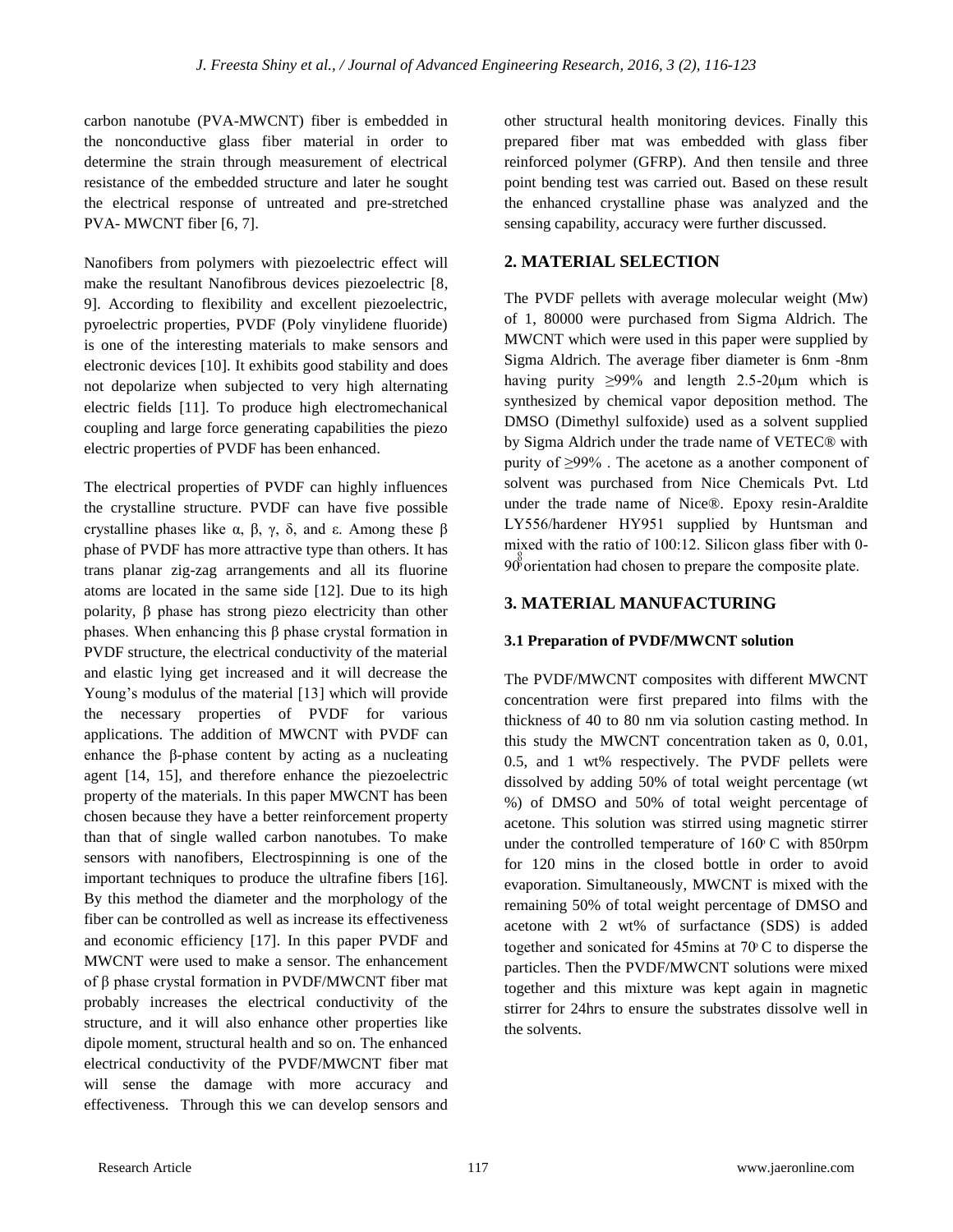

*Fig 1. Solution preparation via solution casting method*

The mixed solution was completely sealed in a container in order to prevent evaporation effects at room temperature. The same steps were repeated in different trials with different wt% of MWCNT and PVDF. The detailed concentration of MWCNT and PVDF are shown in Table 1.

## **3.2 Electrospinning process of PVDF/MWCNT**

Electrospinning is the effective method to obtain nanofibers also it is less expensive and simpler than the conventional spinning process. In electrospinning process, the PVDF/MWCNT composite solution was filled into the syringe without air bubbles. Polymer can influence the formation of droplet on the tip of the needle and Taylor cone. When high voltage is applied the electrical force and the gravitational force works against the surface tension. The parameters of the process flow rate are 0.5ml/hr. under the temperature of  $23^{\circ}$ c and 39% humidity level. The needle tip to the collector drum distances 18cm and the voltage of 21kvolts.The collector drum with the diameter of 25mm covered with aluminum foil in order to avoid improper peeling of fiber mats .After optimization the pump started to push the solution on the collector drum. The spinneret is formed due to the high potential difference between the tip of the needle (+ve charged electrode) and the collector (-ve charged electrode). Finally the fibers from the syringe will be collected in the form of fiber mat .Repeat the same steps for remaining solution of different wt%.

*Table 1 Weight % of MWCNT and PVDF for solution preparation*

| Samples    | MWCNT (wt%) | PVDF(wt%) | $DMSO(wt\%)$ | Acetone $(wt\%)$ | Surfactance (wt %) |
|------------|-------------|-----------|--------------|------------------|--------------------|
| Solution 1 |             | 12.72     | 41.14        | 41.14            |                    |
| Solution 2 | 0.1         | 12.62     | 41.14        | 41.14            |                    |
| Solution 3 | 0.5         | 12.22     | 41.14        | 41.14            |                    |
| Solution 4 |             | 11.72     | 41.14        | 41.14            |                    |



0.1 wf% MWCNT

0.5 mt % MWCNT 1 wt% MWCN1

*Fig2.Fiber mats which is collected from electrospinning unit*

# **3.3 Characterization**

Surface morphology and MWCNT dispersion were investigated by scanning electron microscopy (SEM). Surface and cross section images were taken for analyze the surface morphology. Before SEM observation, the samples were merged into liquid nitrogen for 20 min and sputtered with a thin layer of gold. The phase behaviors and crystallization of PVDF/MWCNT films was examined by using X-ray diffraction (XRD) techniques. These experiments were performed at room temperature with Cu target Ka radiation using a Discover2000 X-ray Diffractometer system in IIT Madras. The wave length of the X-ray was 0.154059nm. All XRD data were collected from  $2\theta = 0.90^\circ$  with a step interval of 0.02.

# **3.4 Embedding fiber mat in GFRP**

The collected fiber mat was embedded with GFRP (glass fiber reinforced polymer) by using vacuum resin transfer method (VRTM). To embed fiber mat in glass fiber has been cut into 10 plies at the dimensions of 300\* 300 mm.10 plies of fabric, oriented at 0/90.

During the lay-up, the first 9 plies were laid and the wrap faces were alternated upwards and downwards and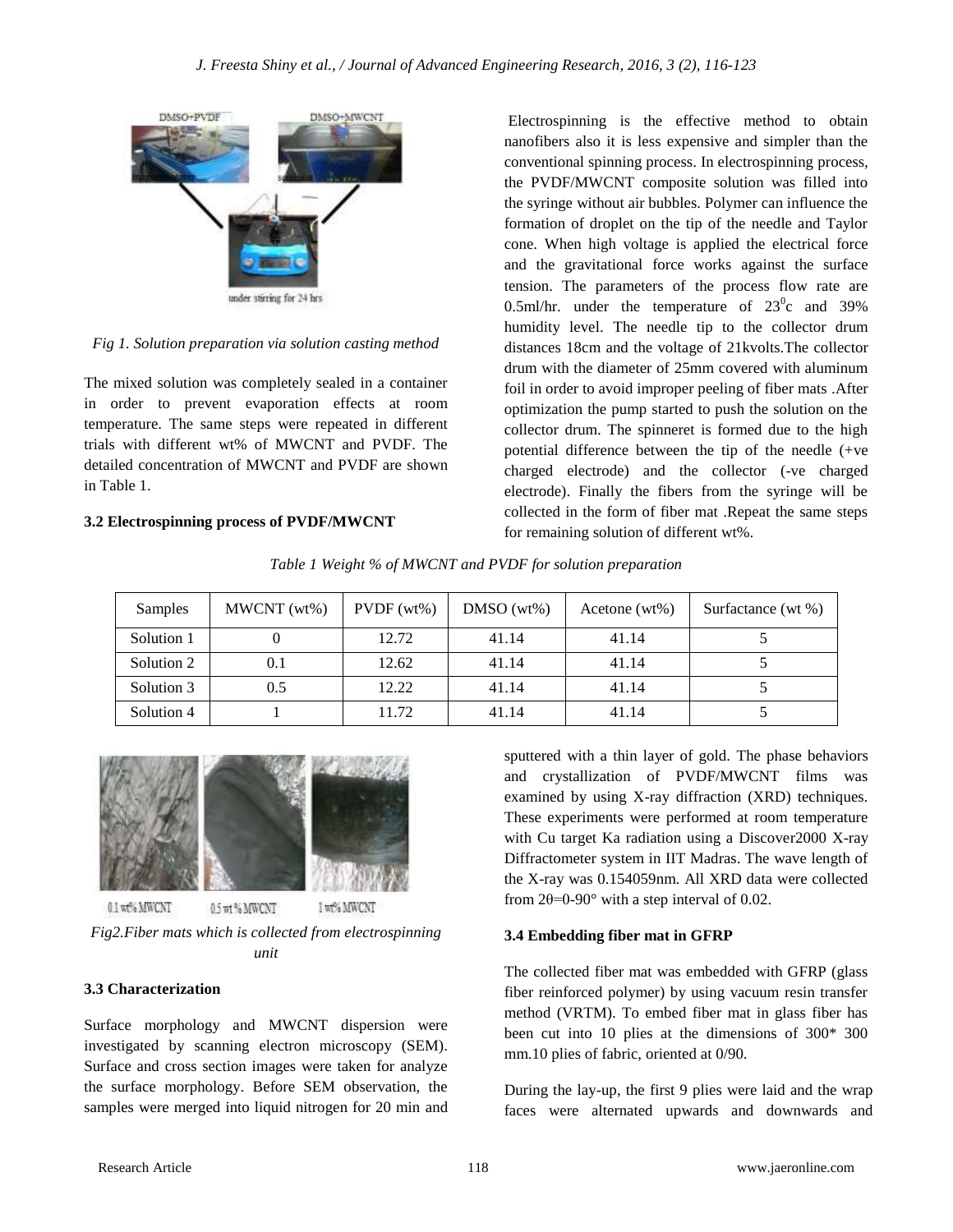resulting in a cross-ply balanced and symmetric laminate. The PVDF–MWCNT fiber mats were placed between the ninth and the last ply of the glass fiber.In total nine PVDF– MWCNT fiber mats were used to manufacture composite plate; this permitted the manufacturing of nine testing specimens with one embedded fiber mat per specimen. And then the manufactured composite plate with PVDF/MWCNT fiber mat was cut according to ASTM D3039 specifications and edges were polished. The dimensions of the testing specimens were length\*width  $=$ 150mm \*25 mm. silver paste were covered at the two marks of each specimen. The two cable connectors had been added again with silver paste and the millimeter is attached at the end of the cable to measure the resistance.



*Fig 3. Embedding fiber mat in GFRP*

## **4. EXPERIMENTAL PROCEDURE**

### **4.1 Tensile tests**

Mechanical test for the specimens were conducted in order to determine its tensile behavior. The two different approaches were examined;(i)Monotonic tensile test till the specimen fracture. (ii)Incremental-decremental tensile testing till the specimen fracture. These entire tests were performed in 100KN Instron servo hydraulic testing machine at IIT madras.

#### **(i) Monotonic tensile test**

Monotonic tensile test were performed to 9 specimen and its modules of elasticity (E) and tensile strength (Rm), elongation to fracture (A) were found and shown in the Table 2.

#### **(ii) Incremental tensile loading and unloading**

To seek the fibers response, different quasi static incremental loading and unloading steps had been made to different specimen embedded with PVDF/MWCNT fiber mat. Incremental loading steps had been conducted to specific levels of tensile fracture stress of the material and the testing machine was controlled by load. For incremental unloading the specimen had been made to zero loading state of machine.

|              | E      | Rm    | А    |  |
|--------------|--------|-------|------|--|
| Sample       | (GPa)  | (MPa) | (% ) |  |
| PVDF/0wt%    | 20.482 | 489   | 2.32 |  |
| <b>MWCNT</b> |        |       |      |  |
| PVDF/0.1%MWC | 21.823 | 492   | 2.34 |  |
| NT           |        |       |      |  |
| PVDF/0.5wt%  | 22.761 | 496   | 2.45 |  |
| <b>MWCNT</b> |        |       |      |  |
| PVDF/1wt%    | 23.456 | 499   | 2.62 |  |
| <b>MWCNT</b> |        |       |      |  |

*Table 2. Monotonic test results*

#### **4.2 Three point bending test**

The embedded MWCNT fiber mat specimens were carried out for three point bending test under two different cases. For the first case, the fiber was placed in the bottom of the specimen to develop the tensile stress. While in the second case, the fiber was placed at the top of the specimen to develop the compressive stress over the fiber's region. The nominal stress of the fiber  $\sigma_{\text{fib}}$  has been calculated by the equation:

$$
\sigma_{\rm fib} = (M_{\rm b}/Iz) \times y_{\rm fib}
$$

Where  $M_b$  is the maximum bending moment at the specimen, Iz is the moment inertia and y<sub>fib</sub> the distance of the MWCNT fiber from the middle thickness of the specimen.

#### **5. RESULT AND DISCUSSION**

#### **5.1 Morphological analysis and phase behaviors**

#### **(i) SEM image**

The SEM images show the typical surface morphology of PVDF- MWCNT fiber mat which is obtained by electrospinning. This SEM images revealed that fibers were of long and uniform shaped. The MWCNTs are uniformly dispersed in the whole PVDF matrix due to the surface modification and solution blending. The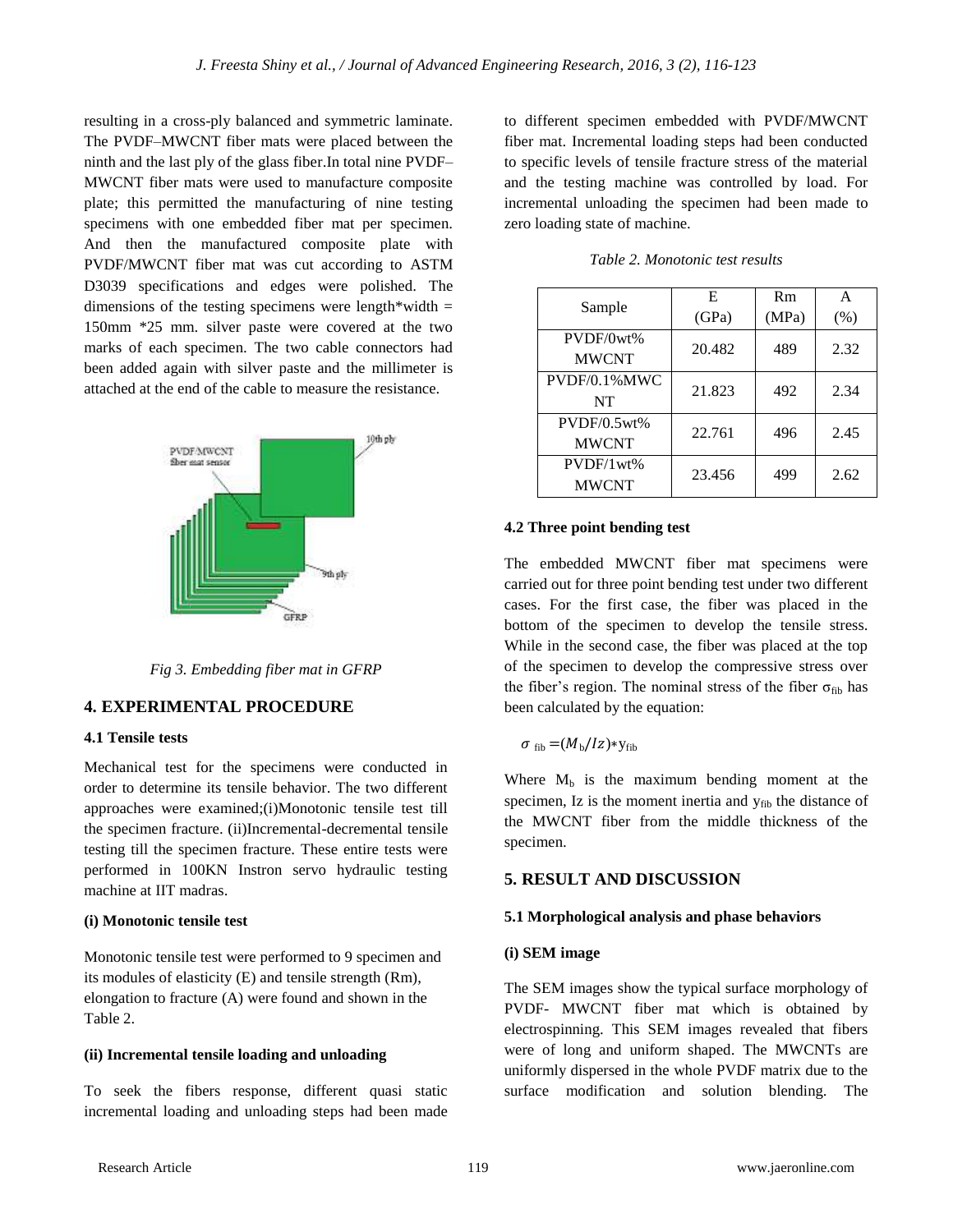synthesized PVDF-MWCNT fibers had a diameter of 50 µm indicating their micro dimensions. The fiber mat



*Fig. 4 SEM images of PVDF/MWCNT with different concentration of MWCNT*

## **(ii) XRD graph**

The crystalline structures of PVDF/MWCNT fiber films are characterized by XRD spectrum. In fig 5 the XRD patterns reveals that β phase crystal formation was increased in 1 wt% of MWCNT also it shows the characteristic peak around  $2\Theta = 19.12$  where the β phase (001) formation occurred.



*Fig 5. XRD diffractions of PVDF/MWCNT fiber mats*

#### **5.2 Tensile tests**

#### **(i) Monotonic tensile test**

While monotonic tensile test, the modulus of elasticity E and tensile strength Rm, elongation of fracture  $\Lambda$  as well as strain energy density W were tabulated in Table 2 and plotted in Fig. 6. Fig. 6 shows the graph between modulus of elasticity and the wt% of MWCNT. This graph clearly shows, When the weight % of MWCNT increased in the specimen its modulus of elasticity were increased. The 1 wt% of MWCNT specimen given the max % of E which is 23.456 Gpa.

possesses a smooth, continuous and interconnected

structure that increases the electron-conductivity.



*Fig 6. Monotonic tensile te*st graph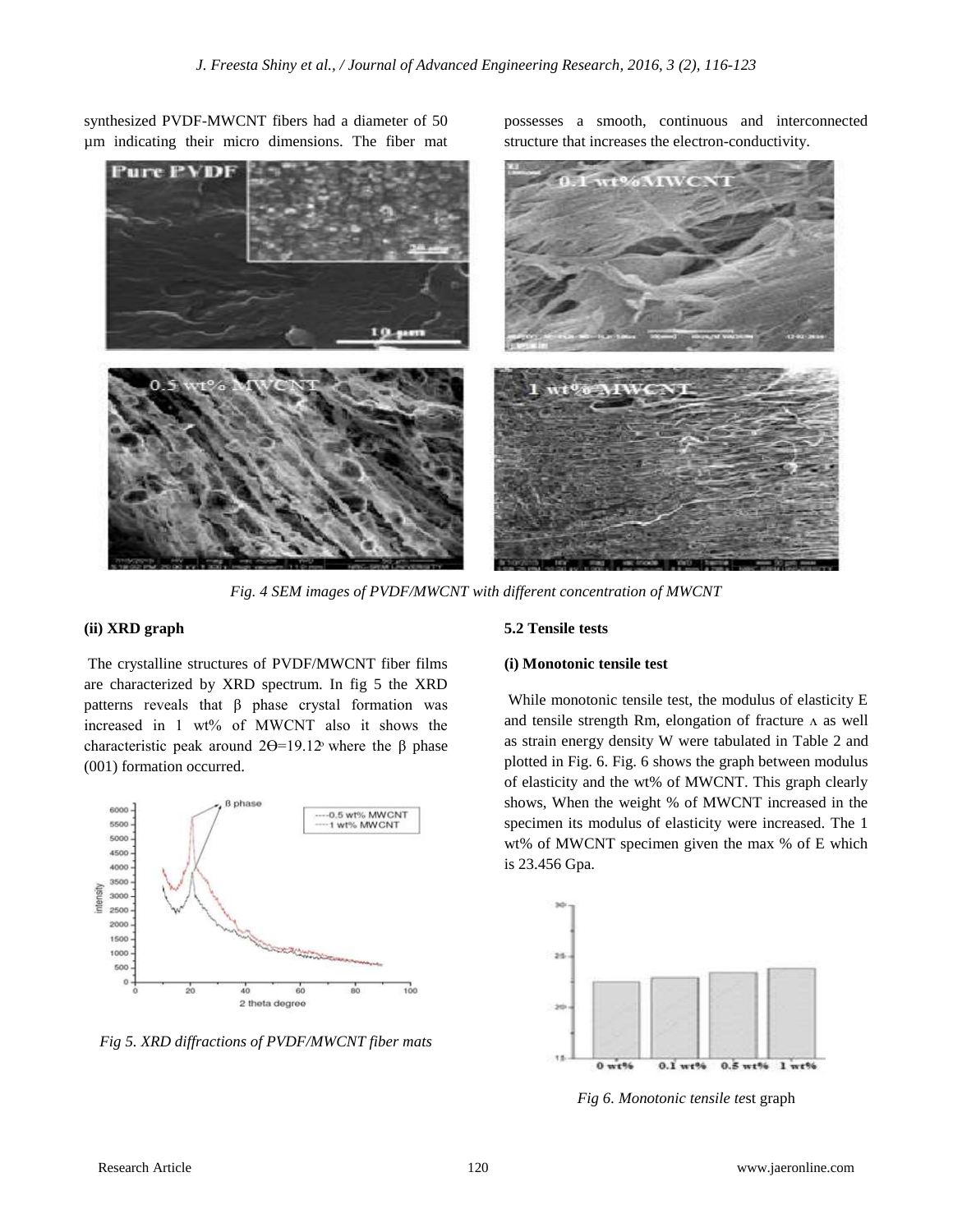## **(ii)Incremental tensile loading and unloading**



*Fig 7. Graph of Incremental tensile loading and unloading tests for PVDF/MWCNT fiber mat*

The Incremental tensile loading and unloading test were conducted to with and without embedding of PVDF/MWCNT specimens. Typical axial nominal stressstrain diagram for the four incremental loading – unloading steps shown in fig 7. As the test were load controlled after the unloading the specimen which returns to zero loading condition. Incremental tensile loading steps of addition of 200MPa each, introduce the damage

to the specimen that can be noticed as residual strain measurement after every unloading. Depending on the magnitude of the peak load value, a different type of damage has created in the specimen (ie) deboning matrix and matrix cracking. Meanwhile the change in resistance between the conductive cable the value did not return to zero, the residual resistance measurement value is 4% higher after the  $4<sup>th</sup>$  loading condition.



*Fig 8. Typical three-point bending mechanical and electrical resistance results of the GFRP material with embedded CNT fiber in the compressive region*

**5.3 Three point bending test**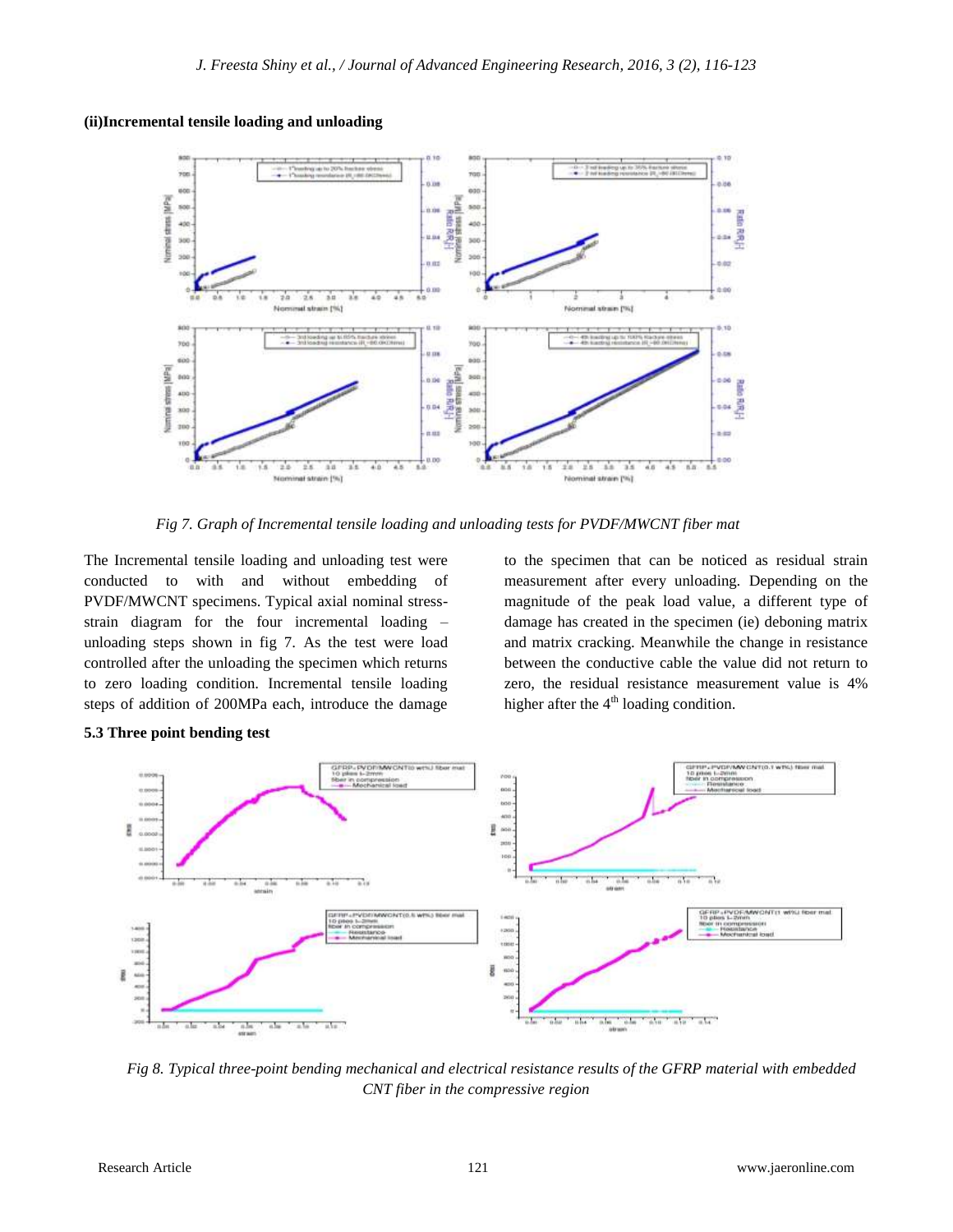The specimens embedded with PVDF/MWCNT fiber mat were tested in three point bending test under compression. Fig 8 is the graphical representation of strain-stress relationship according to electrical response of the fiber mat when under mechanical loading. The results of the mechanical stress–strain as well as the  $\Delta R/R_0$ measurements for the monotonic loading up to fracture can be seen in Fig 8. It is clear that during the continuously increasing mechanical load of the specimen's region with the PVDF/MWCN T fiber, the readings of the electrical response (resistance) of the fiber is decrease. Initially the change in resistance value of all graphs is zero. It seems there is no resistance between the two spots of PVDF/MWCNT fiber mat which is embedded in GFRP. So the conductivity of the fiber mat is high Also conductance of PVDF/MWCNT fiber mat getting increased when the MWCNT wt% is increased in PVDF.

# **6. CONCLUSION**

The following conclusions were obtained:

- When increasing MWCNT wt% in PVDF/MWCNT solution, its certainly increases the β phase crystalline formation and modulus of elasticity in the resultant fiber.
- Through electrospinning process the structural morphology of the fiber and the cell dimensions is modifiable.
- Increasing β phase crystal formation in PVDF/MWCNT fiber mat will increase the electrical conductivity of the PVDF/MWCNT fiber mat. Increased electron-conductivity reduces the resistance of the fiber mat, decreased electronconductivity change in resistance value turn to more accurate sensing capability.

## **REFERENCES**

- [1] Charles R. Farrar and Keith Worden *An Introduction to Structural Health Monitoring*, Phil. Trans. R. Soc. A 365, 2007, 303–315.
- [2] D.L. Balageas, Structural health monitoring R&D at the ''European Research Establishments in Aeronautics'' (EREA*), Aerospace Science and Technology* 6, 2002, 159–170.
- [3] N.D. Alexopoulos, C. Bartholome, P. Poulin, Z. Marioli-Rig, Structural health monitoring of glass fiber reinforced composites usingembedded carbon nanotube (CNT) fibers, Composites, *Science and Technology 70,* 2010, 260–271.
- [4] N.D. Alexopoulos, C. Bartholome, P. Poulin, Z. Marioli-Rig, Damage detection of glass fiber reinforced composites using embedded PVA– carbonnanotube (CNT) fibers, *Composites Science and Technology70*, 2010,1733–1741
- [5] M.S Nisha, Dalbir Singh, Manufacturing of smart nano materials for structural health monitoring (SHM) in aerospace application using CNT and CNF, *Journal of Nano Research, 37,* 2016, 42-50.
- [6] Z.H Liu, et al, Piezo electric properties of PVDF/MWCNT nanofiber using near field electrospinning, Sensors and Actuators, *Physical,*  193, 2013, 13-24.
- [7] M. G. Broadhurst, G. T. Davis, and J. E. McKinney, Piezoelectricity and pyroelectricity in polyvinylidene fluoride-A mode*l, J. Appl. Phys. 49(10),* October 1978.
- [8] Douglas R. Dillon, Kishore K. Tenneti, Christopher Y. Li, Frank K. Ko, Igors Sics, Benjamin S. Hsiao, On the structure and morphology of polyvinylidene fluoride–nanoclay nanocomposites, *Polymer 47 (2006)* 1678–1688.
- [9] Anja Lund, Corneli Gustafsson, Hans Bertilsson, Rodney W.Rychwalski, Enhancement of β phase crystals formation with the use of nanofillers in PVDF films and fibres, *Composites Science and Technology,* 71, 2011, 222–229.
- [10] Wenwen Huang, Kyle Edenzon,Luis Fernandez, Shabnam Razmpour, Jenna Woodburn, Peggy Cebe, Nanocomposites of Poly(vinylidene fluoride) with Multiwalled Carbon Nanotubes *Journal of Applied Polymer Science,Vol. 11*5, 2010, 3238– 3248
- [11] Anja Lund., Bengt Hagstro, Melt Spinning of Poly (vinylidene fluoride) Fibers and the Influence of Spinning Parameters on β-Phase Crystallinity, *Journal of Applied Polymer Science*, 116, 2010, 2685–2693
- [12] Shu Huang, Wu Aik Yee, Wuiwui Chauhari Tjiu, Ye Liu, Masaya Kotaki,Yin Chiang Freddy Boey Jan Ma,Tianxi Liu,,and Xuehong, Electrospinning of Polyvinylidene Difluoride with Carbon Nanotubes: Synergistic Effects of Extensional